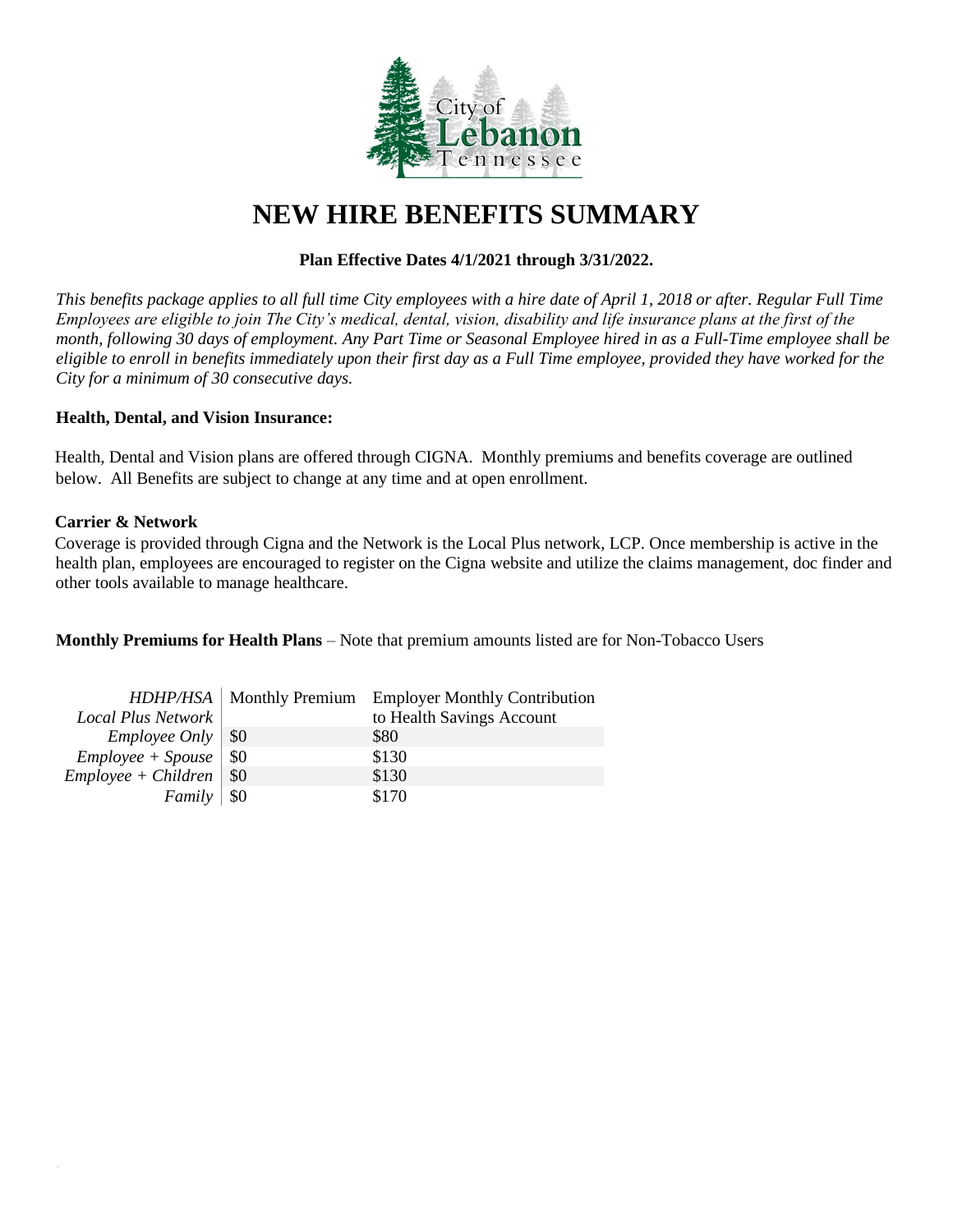## **Additional premiums for tobacco use and spousal coverage may apply.**

- ➢ Premiums are \$40 additional, monthly for each tobacco user.
- $\geq$  \$200 monthly surcharge if spouse has health plan coverage available through their own employer yet elects coverage through the City.

|                            | HDHP/HSA                                                                                |
|----------------------------|-----------------------------------------------------------------------------------------|
| Office Visit Copay         | Deductible/Coinsurance                                                                  |
| Deductible                 | \$2,700                                                                                 |
| Out of Pocket Max (OOP)    | \$4,000                                                                                 |
| <b>ER</b> Copay            | Deductible/Coinsurance                                                                  |
| <b>Outpatient Surgery</b>  | Deductible/Coinsurance                                                                  |
| Drug Card                  | Deductible/Coinsurance                                                                  |
| In-Network Coinsurance     | 70% after \$2,700 individual level is met<br>100% after \$4,000 individual level is met |
| Deductible included in OOP | yes                                                                                     |

## **Health Plan Design Employee Only Tier**

| <b>Health Plan Design Family Tiers</b> |                                                              |  |
|----------------------------------------|--------------------------------------------------------------|--|
|                                        | <b>HDHP/HSA</b>                                              |  |
| <b>Office Visit Copay</b>              | Deductible/Coinsurance                                       |  |
| Individual Deductible                  | \$2,800                                                      |  |
| Individual Out of Pocket Max (OOP)     | \$4,000                                                      |  |
| <b>Family Deductible</b>               | \$5,400                                                      |  |
| Family Out of Pocket Max (OOP)         | \$8,000                                                      |  |
| ER Copay                               | Deductible/Coinsurance                                       |  |
| <b>Outpatient Surgery</b>              | Deductible/Coinsurance                                       |  |
| Drug Card                              | Deductible/Coinsurance                                       |  |
| In-Network                             | 70% after \$2,800 individual level or \$5,400 family is met  |  |
| Coinsurance                            | 100% after \$4,000 individual or \$8,000 family level is met |  |
| Deductible included in OOP             | yes                                                          |  |

# **Health Savings Account (H.S.A.)**

Employees enrolled in this HDHP must establish a Health Savings Account with Wilson Bank & Trust. Wilson Bank partners with the City to provide a ZERO fee health savings account. Once the account is set up, the employee shall bring the account number to payroll and indicate how much will be contributed into the savings account, through payroll deduction. **All contributions in to the H.S.A. are tax-free.** The IRS sets the maximum that may be contributed in a calendar year. All employer and employee contributions in to the H.S.A. belong to the employee, unused funds roll over year after year. The IRS limits are employer and employee contributions, combined. Therefore, the amount the City is contributing for the employee must be deducted from the Annual Limit listed here and from that, the employee may determine how much additional may be contributed.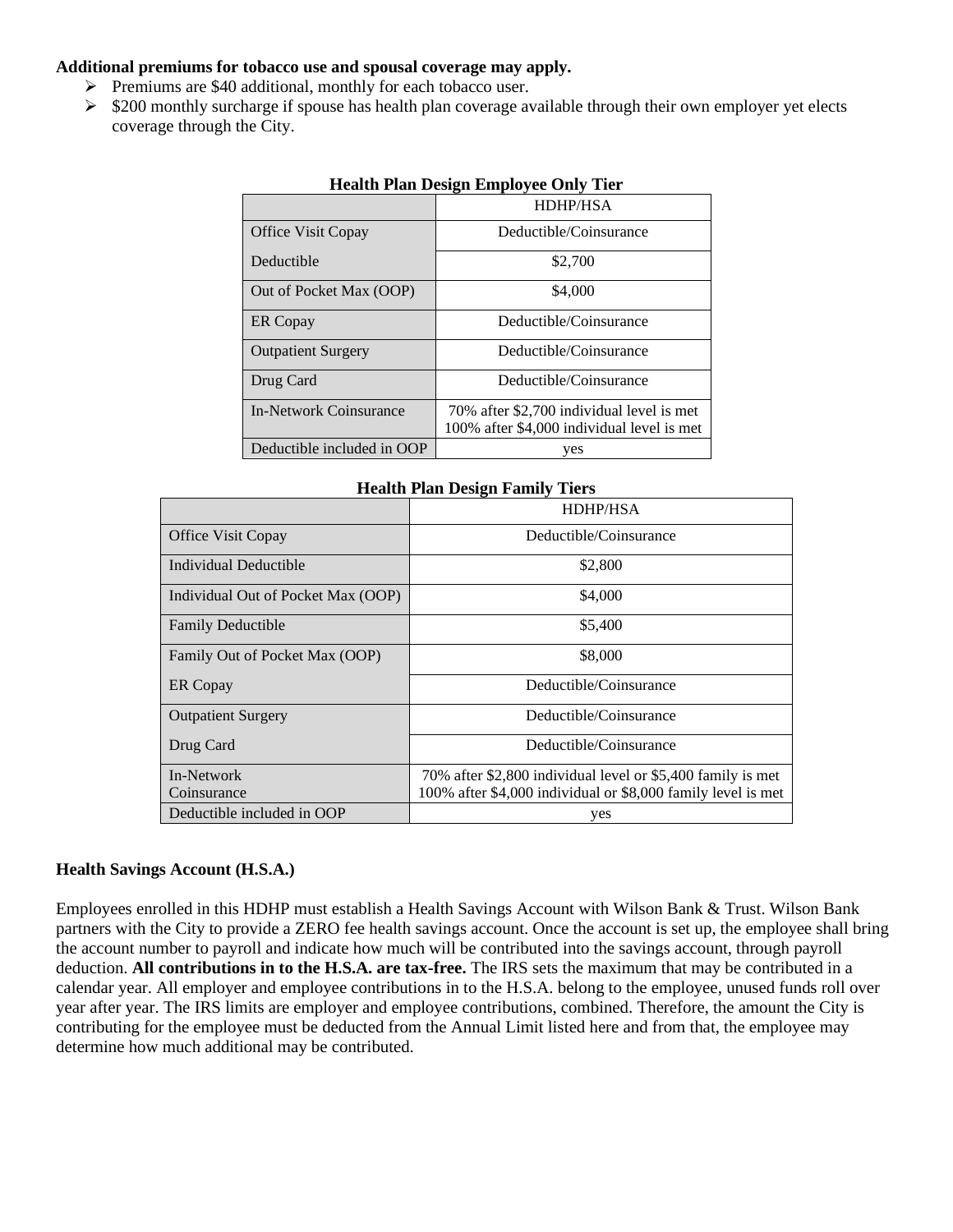For 2021, the annual IRS contribution limits are:

| <b>Tier</b>                    | <b>Annual Limit</b> |
|--------------------------------|---------------------|
| <b>Employee Only</b>           | \$3,600             |
| <b>Employee + Spouse</b>       | \$7,200             |
| <b>Employee + Children</b>     | \$7,200             |
| <b>Employee &amp; Family</b>   | \$7,200             |
| <b>Additional contribution</b> | $+ $1,000$          |
| allowed for ages $55+$         |                     |

#### **Monthly Premiums for Dental and Vision Plans**

| Dental                | <b>Monthly Premium</b> |
|-----------------------|------------------------|
| <b>Employee Only</b>  | \$35.43                |
| $Employee + Spouse$   | \$71.36                |
| $Employee + Children$ | \$70.09                |
| <i>Family</i>         | \$113.58               |
|                       |                        |
| Vision                | <b>Monthly Premium</b> |
| <i>Employee Only</i>  | \$0                    |

| <i>Employee Only</i>           | w |
|--------------------------------|---|
| $Employee + Spouse \mid $5.29$ |   |
| $Employee + Children$ \ \$4.81 |   |
| <i>Family</i>   $$10.95$       |   |

#### **Life and Disability:**

Life and Disability insurance is offered through Mutual of Omaha. The City pays 100% towards a group short term disability plan that provides a weekly benefit that is 40% of basic weekly salary, a group life insurance plan with a \$25,000 benefit and pays 100% towards employee long term disability insurance. Employees may elect to purchase voluntary short-term disability up to 60% (additional 20% coverage over the group 40% benefit) and supplemental term life coverage. Premium amounts are specific to the individual employee and are outlined under separate cover. There is a 30-day waiting period for short term disability benefits following a disability and a 6 month waiting period for long term disability following a disability.

Supplemental voluntary short-term disability, cancer and hospitalization coverage is available through AFLAC. The premium amounts are specific to individual employees and outlined under separate cover.

#### **Legal Shield**

The City offers all employees the opportunity to elect voluntary legal assistance and identity theft protection benefits through Legal Shield at **[www.seeyourbenefits.com/Lebanon](http://www.seeyourbenefits.com/Lebanon)** Enrollment materials may be obtained from HR and Payroll staff.

**Wellness**: Regular, Full Time City of Lebanon Employees and their spouse are eligible for free membership to the Jimmy Floyd Family Center.

**Flu Vaccinations:** Offered onsite, 100% paid by insurance.

**Employee Assistance Plan (EAP)**: City provides this program through Magellan to all employees at no cost. Contact your HR Representative for information. You may register at [www.magellanhealth.com/member](http://www.magellanhealth.com/member) or call 1-800-523-5668 for services.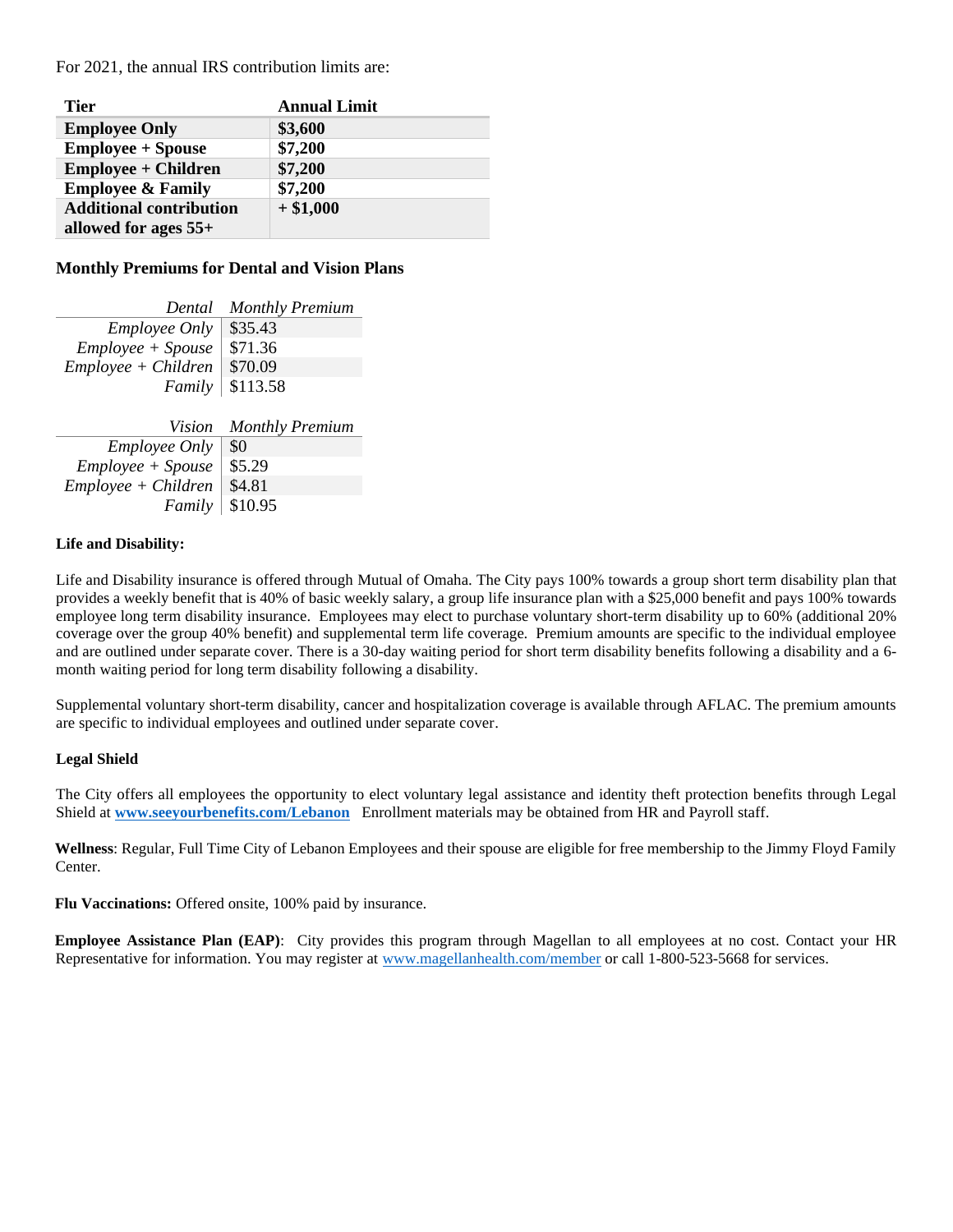#### **Retirement**

The City of Lebanon participates in Tennessee Consolidated Retirement System (TCRS) Hybrid Pension Plan. Employee and Employer Contribution Rates: Employees will contribute on a tax-deferred basis to the Hybrid Pension Plan, and The City will contribute to your Hybrid Pension Plan, as outlined in the table below:

Hybrid Pension Plan Contribution Rates

|              | <b>TCRS</b> – Defined Benefit<br><b>Plan</b> | <b>State of Tennessee 401(k) Defined Contribution</b><br><b>Plan</b> | <b>Total Retirement</b><br><b>Contributions</b> |
|--------------|----------------------------------------------|----------------------------------------------------------------------|-------------------------------------------------|
| Employer     | 4% Mandatory                                 | 5% Mandatory                                                         | 9% Mandatory                                    |
| Employee     | 5% Mandatory                                 | 2% - Auto Enrollment, Voluntary                                      | 7% with 5% to TCRS<br>Mandatory                 |
| <b>TOTAL</b> | 9%                                           | 7%                                                                   | 16%                                             |

**Deferred Compensation Plan:** New hires are auto enrolled in to the 401(k) plan. The 401(k) plan is available through Empower. Employees may elect to contribute additional pre-tax funds to the 401(k) over what is required for the TCRS Plan. The City funds your TCRS Retirement Plan as outlined above. Details are covered in your orientation.

#### **Holidays**:

The City observes the following 12 holidays:

| New Year's Day             | Labor Day                 |
|----------------------------|---------------------------|
| Martin Luther King Jr. Day | Veteran's Day             |
| President's Day            | Thanksgiving Day          |
| Good Friday                | Friday after Thanksgiving |
| Memorial Day               | Christmas Eve Day         |
| Independence Day           | Christmas Day             |

When a holiday falls on a Saturday, the preceding Friday shall be observed. When a holiday falls on a Sunday, the following Monday shall be observed.

Certain departments that provide essential services require employees to work on holidays. Your supervisor will inform you of your work schedule. Full time employees in the Fire Department and Jimmy Floyd Family Center will receive floating holidays. Full details on the City of Lebanon holiday policy are outlined in the Employee Handbook.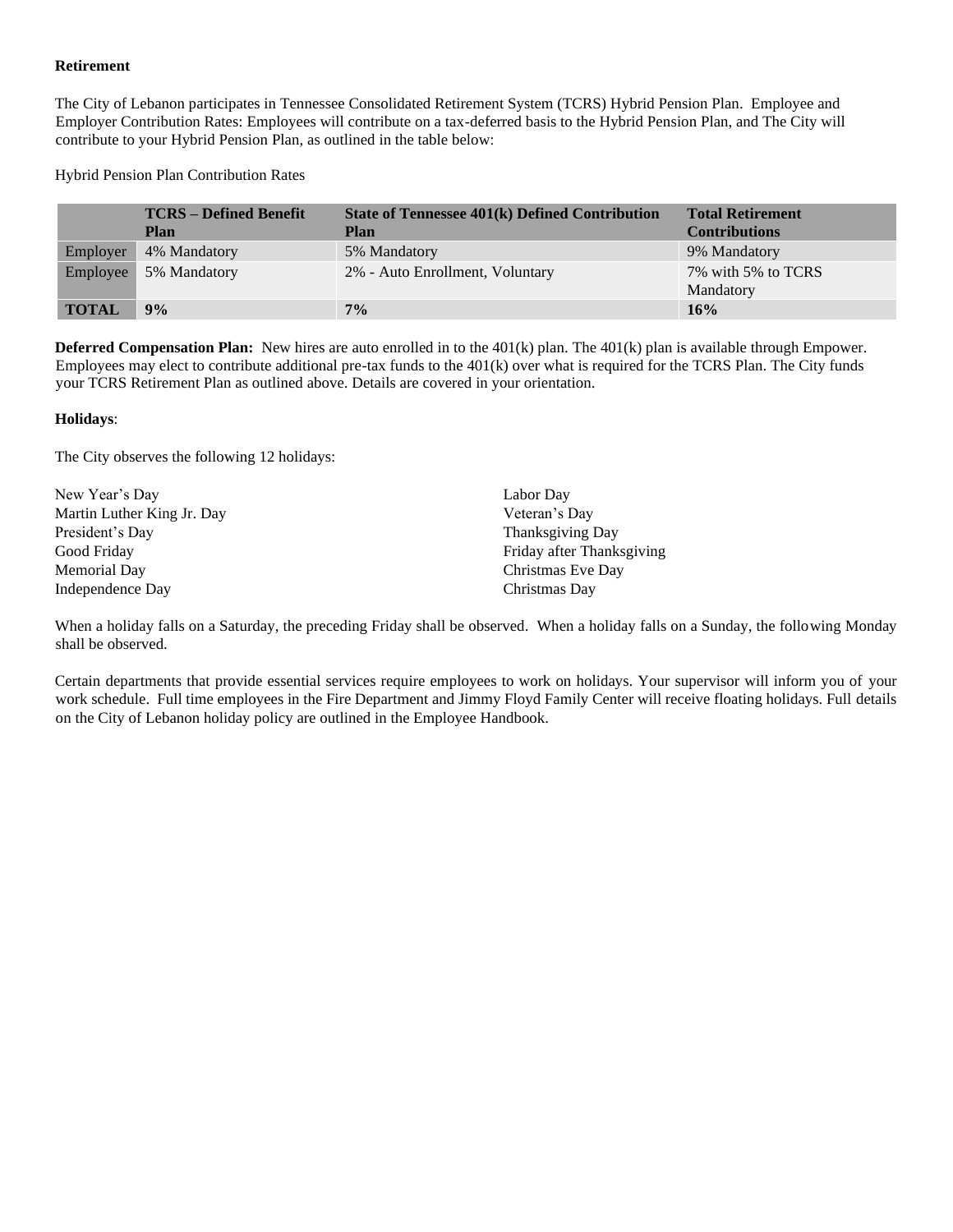### **PTO:**

Regular Full-Time employees accrue Paid Time Off (PTO) based on length of service. An employee in their first year of service accrues 5.54 hours of PTO each pay period (7.2 hours per pay period for first year Fire Department employees). Full details on the City of Lebanon PTO policy are outlined in the Employee Handbook.

PTO is used for all planned and unplanned absences such as sick, vacation, personal days, etc. In general, employees earn the following Paid Time Off amount yearly, based on length service (Fire Department Employees have a different accrual schedule, which may be obtained from HR):

| <b>Years of Service</b>          | <b>Maximum Days accrued Annually</b>      |
|----------------------------------|-------------------------------------------|
| First year of Service (1)        | 18 days annually<br>$(3.6 \text{ weeks})$ |
| From 2 through 5 years           | 23 days annually (4.6)<br>weeks)          |
| From 6 through 10 years          | 25 days annually<br>$(5$ weeks)           |
| From 11through 15 years          | 28 days annually (5.6)<br>weeks)          |
| From 16 through 20 years         | 30 days annually<br>$(6 \text{ weeks})$   |
| From the start of year 21 and on | 33 days annually (6.6)<br>weeks)          |

#### **Extended Sick Leave**

Unused PTO time is converted annually to an Extended Sick Leave bank of time that may be used for an employee's or an employee's immediate family member's serious medical condition lasting longer than 7 days. Full details on the City of Lebanon Extended Sick Leave policy are outlined in the Employee Handbook.

#### **Pay Periods**:

City of Lebanon has 26 pay periods a year, paydays are every other Friday. Direct deposit is required for all employees. Benefits are deducted only from 24 pay periods a year. Therefore, during months with 3 pay dates, benefits are only deducted from 2.

#### **Office Hours**:

City of Lebanon offices are open from 7:30 am to 4:30pm, Monday – Friday. Some positions require employees to be available to work during evenings and weekends. Your supervisor will advise you of your scheduled hours and will also provide you with keys, access badge and alarm code, if applicable.